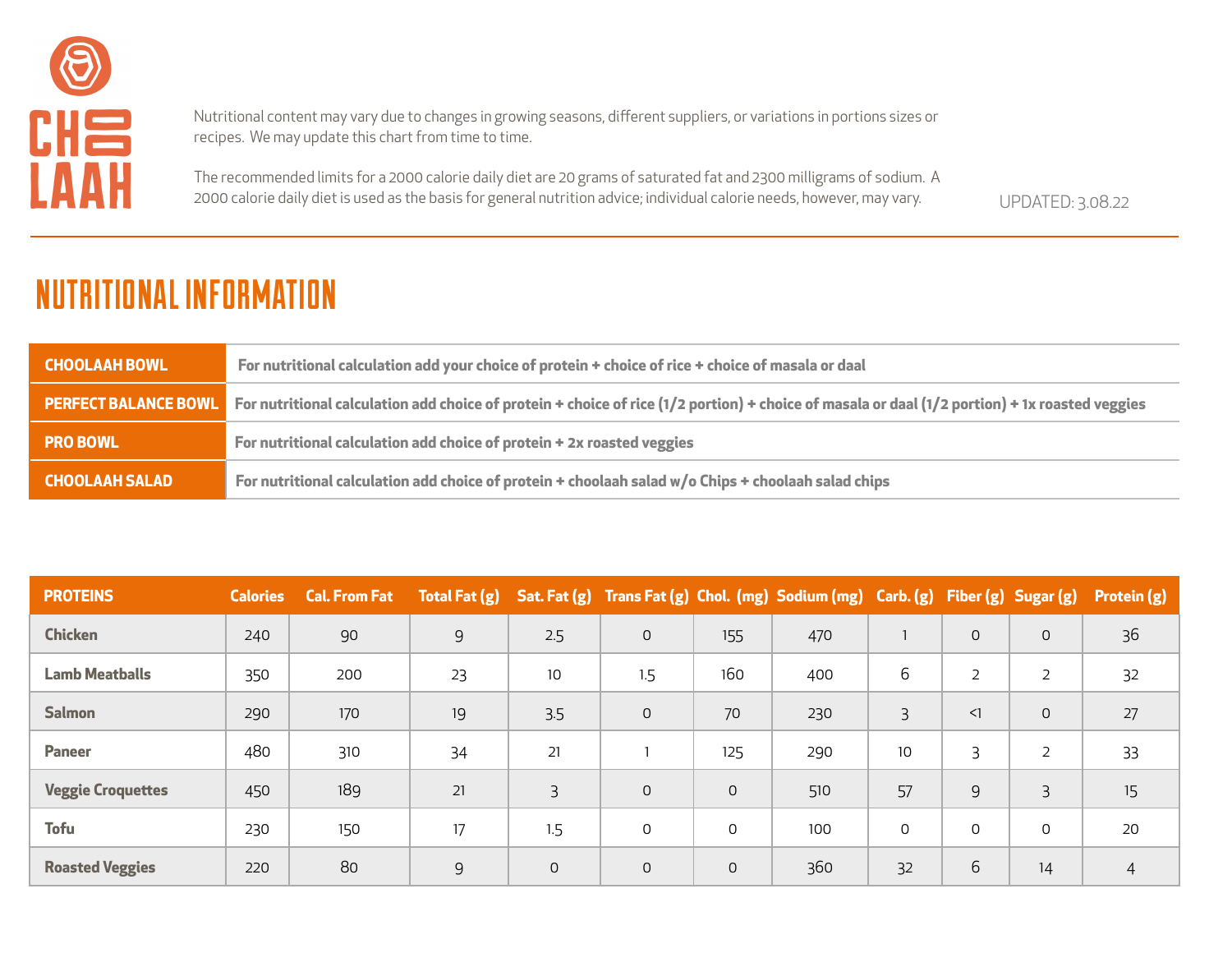| <b>SIDES</b>                                        |     | Calories Cal. From Fat Total Fat (g) Sat. Fat (g) Trans Fat (g) Chol. (mg) Sodium (mg) |                 |                |                     |                 |     | Carb. (g) | Fiber (g)      | Sugar (g)      | Protein (g)     |
|-----------------------------------------------------|-----|----------------------------------------------------------------------------------------|-----------------|----------------|---------------------|-----------------|-----|-----------|----------------|----------------|-----------------|
| Naan w/o toppings                                   | 250 | 45                                                                                     | 5               | $\mathbf{1}$   | $\mathsf{O}$        | 20              | 390 | 43        | $\mathbf{1}$   | 3              | 8               |
| <b>Naan with toppings</b>                           | 280 | 70                                                                                     | 8               | 3              | $\mathsf O$         | 30              | 400 | 43        | $\mathbf{1}$   | 3              | 8               |
| <b>Wheat Naan w/o toppings</b>                      | 240 | 60                                                                                     | 6               | <1             | $\mathsf{O}$        | $\mathsf{O}$    | 320 | 40        | $\overline{4}$ | <1             | $7\overline{ }$ |
| <b>Wheat Naan with toppings</b>                     | 270 | 90                                                                                     | 10 <sup>°</sup> | $\mathbf{1}$   | $\mathsf O$         | $\mathsf O$     | 330 | 40        | $\overline{4}$ | $\mathbf{1}$   | $\overline{7}$  |
| <b>White Basmati Rice</b>                           | 330 | 50                                                                                     | 6               | $\Omega$       | $\Omega$            | $\Omega$        | 620 | 61        | $\Omega$       | $\Omega$       | 5               |
| <b>Brown Basmati Rice</b>                           | 330 | 50                                                                                     | 6               | $\mathsf{O}$   | $\mathsf{O}$        | $\mathsf{O}$    | 620 | 61        | $\overline{2}$ | $\mathsf{O}$   | $\overline{7}$  |
| <b>White Basmati Rice 1/2 portion</b>               | 165 | 25                                                                                     | $\overline{3}$  | $\mathsf{O}$   | $\mathsf{O}$        | $\mathsf{O}$    | 310 | 30.5      | $\mathsf{O}$   | $\mathsf{O}$   | 2.5             |
| <b>Brown Basmati Rice 1/2 portion</b>               | 165 | 25                                                                                     | $\mathsf{B}$    | $\mathsf{O}$   | $\mathsf{O}$        | $\mathsf{O}$    | 310 | 30.5      | $\mathbf{1}$   | $\mathsf O$    | 3.5             |
| 1/2 Greens + 1/2 White<br><b>Basmati Rice</b>       | 170 | 30                                                                                     | 3               | $\mathsf O$    | $\mathsf O$         | $\mathsf O$     | 330 | 32        | $\leq$ 1       | $\mathsf O$    | $\mathsf{3}$    |
| $1/2$ Greens + $1/2$ Brown<br><b>Basmati Rice</b>   | 170 | 30                                                                                     | 3               | $\mathsf{O}$   | $\mathsf{O}$        | $\mathsf O$     | 330 | 32        | $\overline{2}$ | $\mathsf O$    | $\overline{4}$  |
| <b>Tikka Masala Sauce</b>                           | 330 | 252                                                                                    | 28              | 13             | $\mathsf{O}$        | 70              | 710 | 16        | $\overline{3}$ | $\overline{7}$ | $\overline{2}$  |
| <b>Chickpea Masala</b>                              | 380 | 171                                                                                    | 19              | $\overline{1}$ | $\mathsf{O}$        | $\mathsf{O}$    | 780 | 46        | $\overline{7}$ | $\overline{7}$ | 16              |
| <b>Yellow Lentil Daal</b>                           | 250 | 81                                                                                     | 9               | $\mathbf{1}$   | $\mathbf 0$         | $\mathsf{O}$    | 540 | 31        | $\overline{7}$ | $\overline{2}$ | 11              |
| <b>Black Lentil Daal</b>                            | 310 | 153                                                                                    | 17              | 8              | 0                   | 40              | 710 | 30        | $\overline{7}$ | 3              | 10              |
| <b>Veggie Bhaji</b>                                 | 250 | 153                                                                                    | 17              | 3.5            | $\mathsf O$         | 10 <sup>°</sup> | 880 | 24        | 6              | 5              | $\overline{4}$  |
| <b>Tikka Masala Sauce 1/2 portion</b>               | 165 | 126                                                                                    | 14              | 6.5            | 0                   | 35              | 355 | 8         | 1.5            | 3.5            | $\mathbf{1}$    |
| <b>Chickpea Masala 1/2 portion</b>                  | 190 | 85.5                                                                                   | 9.5             | 0.5            | $\mathsf{O}$        | $\mathsf O$     | 390 | 23        | 3.5            | 3.5            | 8               |
| <b>Yellow Lentil Daal 1/2 portion</b>               | 125 | 40.5                                                                                   | 4.5             | 0.5            | $\Omega$            | $\Omega$        | 270 | 15.5      | 3.5            | $\mathbf{1}$   | 5.5             |
| <b>Black Lentil Daal 1/2 portion</b>                | 155 | 76.5                                                                                   | 8.5             | $\overline{4}$ | $\mathbf 0$         | 20              | 355 | 15        | 3.5            | 1.5            | 5               |
| <b>Choolaah Salad Plain</b><br>w/o chips & dressing | 120 | 35                                                                                     | $\overline{4}$  | $\mathbf{1}$   | $\mathsf{O}$        | 5<              | 240 | 18        | 5              | 6              | 6               |
| <b>Choolaah Salad chips</b>                         | 130 | 63                                                                                     | $\overline{7}$  | 0.5            | $\mathbf 0$         | $\mathsf{O}$    | 120 | 15        | $\overline{2}$ | $\mathsf{O}$   | $\mathsf{3}$    |
| Side Salad w/o dressing                             | 30  | $\mathsf{O}\xspace$                                                                    | 0               | $\mathsf O$    | $\mathsf{O}\xspace$ | $\mathsf O$     | 40  | 6         | $\overline{2}$ | 3              | $\overline{2}$  |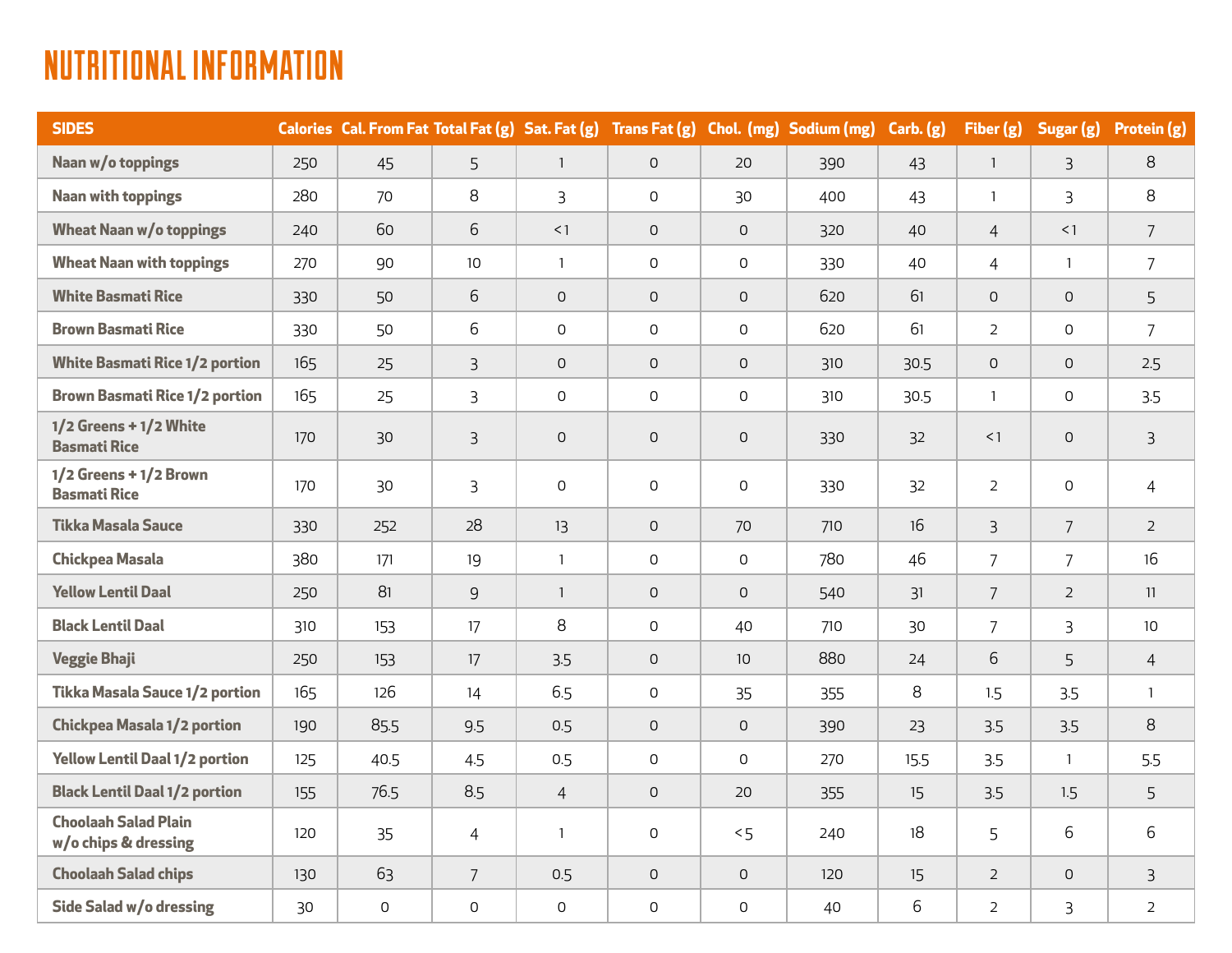| <b>WRAPS</b>                      |     | Calories Cal. From Fat Total Fat (g) Sat. Fat (g) Trans Fat (g) Chol. (mg) Sodium (mg) Carb. (g) Fiber (g) Sugar (g) Protein (g) |    |     |     |     |     |    |    |   |    |
|-----------------------------------|-----|----------------------------------------------------------------------------------------------------------------------------------|----|-----|-----|-----|-----|----|----|---|----|
| <b>Chicken</b>                    | 490 | 160                                                                                                                              | 18 | 6   | 0   | 135 | 920 | 50 | 2  |   | 31 |
| <b>Lamb Meatball</b>              | 570 | 230                                                                                                                              | 27 | 11  |     | 145 | 890 | 54 |    |   | 30 |
| <b>Paneer</b>                     | 630 | 290                                                                                                                              | 32 | 17  | 0.5 | 115 | 810 | 56 |    | 8 | 29 |
| <b>Cauliflower &amp; Chickpea</b> | 530 | 210                                                                                                                              | 23 | 1.5 | 0   | 20  | 870 |    | 10 |   | 17 |

| <b>STREET SNACKS</b> |     | Calories Cal. From Fat Total Fat (g) Sat. Fat (g) Trans Fat (g) Chol. (mg) Sodium (mg) Carb. (g) Fiber (g) Sugar (g) Protein (g) |    |               |                 |      |    |  |    |
|----------------------|-----|----------------------------------------------------------------------------------------------------------------------------------|----|---------------|-----------------|------|----|--|----|
| <b>Samosa</b>        | 320 | 140                                                                                                                              |    | $1.5^{\circ}$ |                 | 450  | 36 |  | ь  |
| Samosa Chaat         | 640 | 250                                                                                                                              | 28 | 3.5           | 10              | 1150 | 80 |  |    |
| <b>Pav Bhaji</b>     | 520 | 180                                                                                                                              | 20 | 3.5           | 10 <sup>°</sup> | 1330 | 75 |  | 13 |

| <b>DRINKS</b>                     |     | Calories Cal. From Fat Total Fat (g) Sat. Fat (g) Trans Fat (g) |                |          |              | Chol. (mg) | Sodium (mg) Carb. (g) |    |                |    | Fiber (g) Sugar (g) Protein (g) |
|-----------------------------------|-----|-----------------------------------------------------------------|----------------|----------|--------------|------------|-----------------------|----|----------------|----|---------------------------------|
| <b>Mango Lassi</b>                | 280 | 60                                                              |                | 4.5      | $\mathsf{O}$ | 30         | 130                   | 43 | 8              | 40 | 11                              |
| <b>Mango Lemonade Small</b>       | 130 | $\mathbf 0$                                                     | 0              | 0        | 0            | 0          | 10                    | 34 | $\overline{7}$ | 31 |                                 |
| <b>Mint Ginger Lemonade Small</b> | 130 | $\Omega$                                                        | 0              | $\Omega$ | $\Omega$     | 0          | 85                    | 33 | $\mathsf O$    | 30 | $\leq$                          |
| <b>Mango Lemonade Large</b>       | 260 | $\mathbf 0$                                                     | $\Omega$       | 0        | 0            | 0          | 20                    | 68 | 14             | 62 | $\overline{2}$                  |
| <b>Mint Ginger Lemonade Large</b> | 260 | $\mathbf 0$                                                     | $\Omega$       | $\Omega$ | $\Omega$     | 0          | 170                   | 66 | $\mathsf{O}$   | 60 | $\leq$ 1                        |
| <b>Choolaah Chai</b>              | 90  | 20                                                              | $\overline{2}$ |          | 0            |            | 45                    | 16 | 0              | 15 | 2                               |
| <b>Kids Apple Juice</b>           | 100 | $\overline{0}$                                                  | $\Omega$       | $\Omega$ | $\Omega$     | 0          | 15                    | 24 | $\mathsf{O}$   | 22 | $\mathsf{O}$                    |
| <b>Kids Chocolate Milk</b>        | 170 | 25                                                              | 3              | 1.5      | 0            | 15         | 150                   | 28 | $\mathbf 0$    | 27 | 8                               |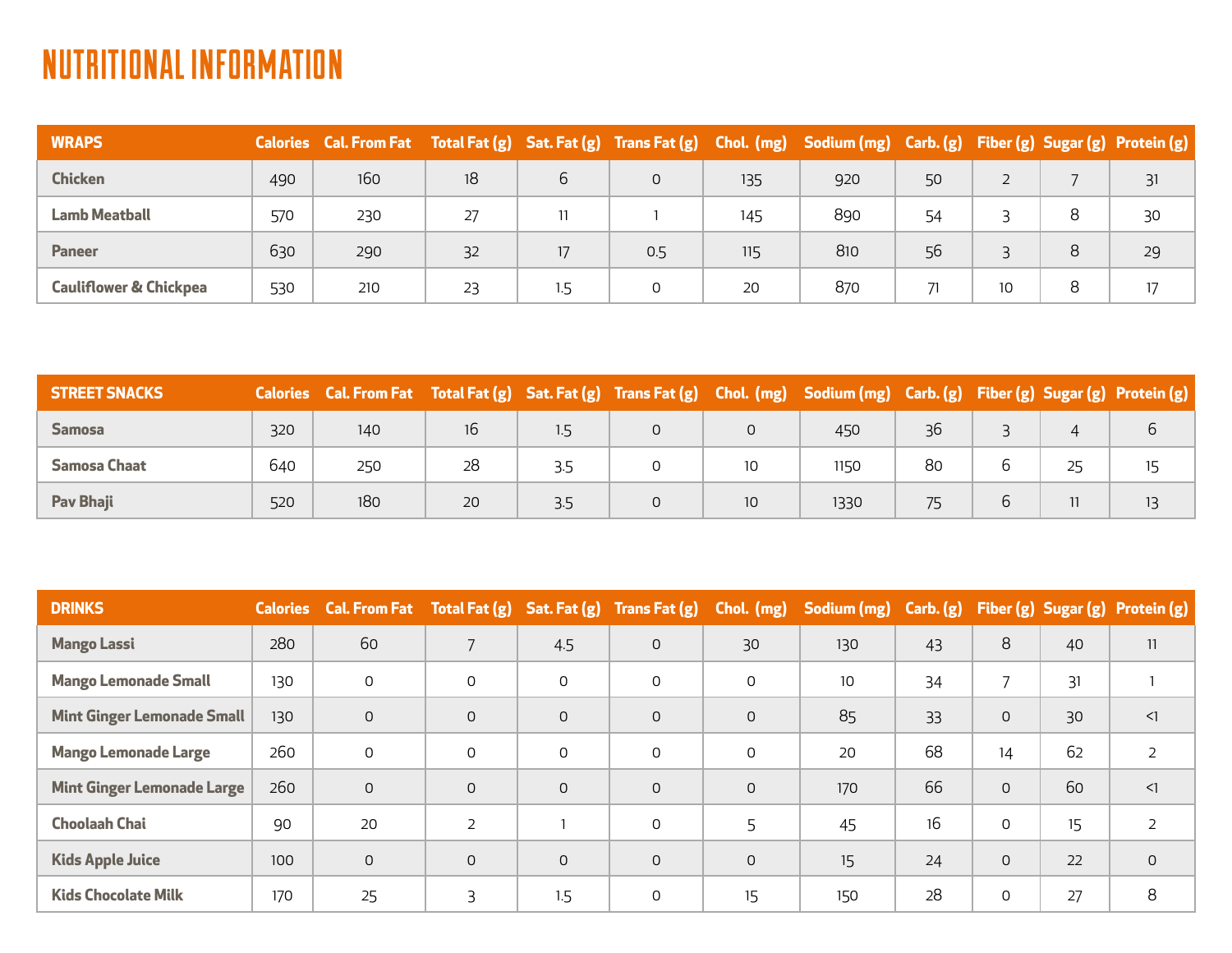| <b>KIDS</b>               |     |     |     |                 |     |     | Calories Cal. From Fat Total Fat (g) Sat. Fat (g) Trans Fat (g) Chol. (mg) Sodium (mg) | Carb. (g) | Fiber $(g)$ | Sugar(g) | Protein $(g)$ |
|---------------------------|-----|-----|-----|-----------------|-----|-----|----------------------------------------------------------------------------------------|-----------|-------------|----------|---------------|
| <b>Chicken Naan Pizza</b> | 500 | 190 | 21  | 10 <sup>°</sup> | 0   | 100 | 960                                                                                    | 49        | 4           |          | 28            |
| <b>Cheesy Naan Pizza</b>  | 450 | 170 | 19  | 10              |     | 70  | 870                                                                                    | 49        |             |          | 21            |
| <b>Chicken &amp; Rice</b> | 310 | 80  | 9   | 1.5             | 0   | 95  | 590                                                                                    | 32        |             | $\Omega$ | 24            |
| <b>Paneer &amp; Rice</b>  | 450 | 210 | 23  | 13              | 0.5 | 75  | 490                                                                                    | 37        |             |          | 22            |
| <b>Tofu &amp; Rice</b>    | 170 | 30  | 3.5 | $\mathsf{O}$    | 0   | 0   | 310                                                                                    | 31        | $\circ$     | 0        |               |

| <b>DESSERTS</b>    |     |     |  |    | Calories Cal. From Fat Total Fat (g) Sat. Fat (g) Trans Fat (g) Chol. (mg) Sodium (mg) | Carb. (g) | Fiber $(g)$ | Sugar $(g)$ Protein $(g)$ |
|--------------------|-----|-----|--|----|----------------------------------------------------------------------------------------|-----------|-------------|---------------------------|
| <b>Mango Kulfi</b> | 280 | 135 |  |    |                                                                                        |           |             |                           |
| <b>Malai Kulfi</b> | 310 | 162 |  |    |                                                                                        |           |             |                           |
| Chocolate Truffle  | 140 | 99  |  | 20 |                                                                                        |           |             |                           |

| <b>SAUCES &amp; DRESSINGS</b>   |              | Calories Cal. From Fat Total Fat (g) Sat. Fat (g) Trans Fat (g) Chol. (mg) |              |                |              |              | Sodium (mg) | Carb. (g)    | Fiber (g) | Sugar (g) | Protein (g)  |
|---------------------------------|--------------|----------------------------------------------------------------------------|--------------|----------------|--------------|--------------|-------------|--------------|-----------|-----------|--------------|
| <b>Tamarind Apple</b>           | 25           | $\mathsf{O}$                                                               | $\mathsf{O}$ | $\mathsf{O}$   | $\mathsf{O}$ | $\mathsf{O}$ | 190         | 6            | 0         | 5         | 0            |
| <b>Mint Yogurt</b>              | 20           | 4.5                                                                        | 0.5          | $\Omega$       | $\Omega$     |              | 135         |              | 0         | 2         |              |
| <b>Spicy Mango</b>              | 30           | $\mathsf{O}$                                                               | $\mathsf{O}$ | $\mathsf{O}$   | $\mathsf{O}$ | $\Omega$     | 15          |              | 3         | 6         | $\mathsf{O}$ |
| <b>Tamarind Ginger Dressing</b> | 80           | 63                                                                         |              | 0.5            | $\mathsf{O}$ | $\Omega$     | 20          |              | 0         | Β         | 0            |
| <b>Choolaah Ranch Dressing</b>  | 160          | 162                                                                        | 18           | $\overline{3}$ | $\mathsf{O}$ | 10           | 180         |              | $\Omega$  |           | $\mathsf{O}$ |
| <b>Whoa Hot Sauce</b>           | 0            | $\Omega$                                                                   | $\Omega$     | $\Omega$       | $\Omega$     | 0            | 150         | $\Omega$     | 0         | 0         | 0            |
| <b>Ouch Hot Sauce</b>           | $\mathsf{O}$ | $\mathsf{O}$                                                               | $\mathsf{O}$ | $\mathsf{O}$   | $\mathsf{O}$ | $\Omega$     | 25          | $\mathsf{O}$ | $\Omega$  | $\Omega$  | $\mathbf 0$  |
| <b>OMG Hot Sauce</b>            | 0            | 0                                                                          | 0            | 0              | 0            | 0            | 15          | 0            | 0         | 0         | 0            |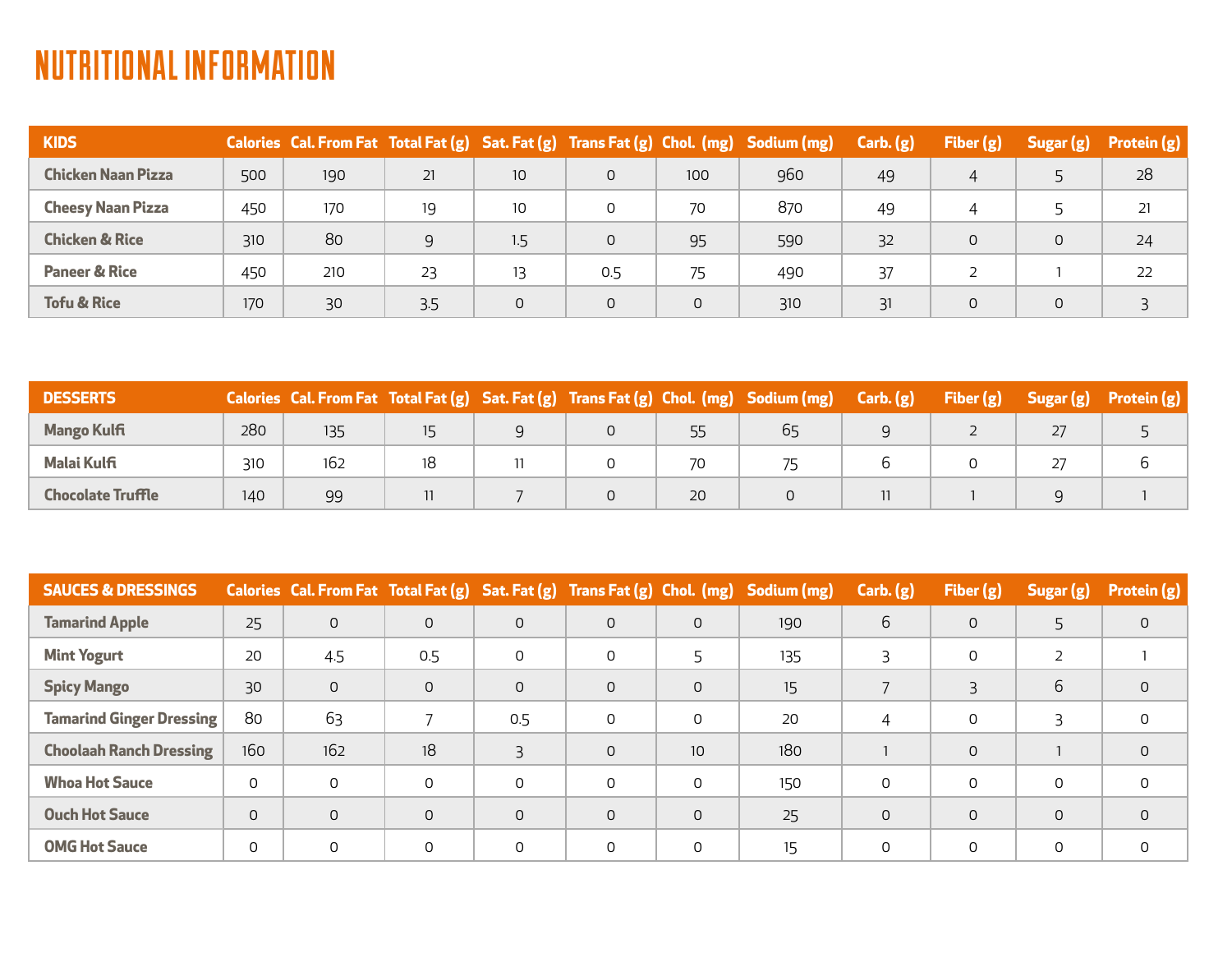

We have items that may contain milk, eggs, fish, wheat and gluten and there may be a potential for cross contamination with your food due to shared cooking and kitchen equipment. Please speak to a manager upon your arrival to provide any clarity needed on your food choices.

We do not use nuts in any of our recipes. However, some of our ingredients are processed in facilities that also process nuts. As such, we cannot guarantee that our ingredients did not come in contact with any nuts.

| <b>PROTEINS</b>          | <b>Vegetarian</b> | <b>Vegan</b> | <b>Wheat</b> | <b>Egg</b> | <b>Soy</b> | <b>Dairy</b> |
|--------------------------|-------------------|--------------|--------------|------------|------------|--------------|
| <b>Chicken</b>           |                   |              |              |            |            | $\mathsf X$  |
| <b>Lamb Meatballs</b>    |                   |              |              | $\times$   |            | $\mathsf X$  |
| <b>Salmon</b>            |                   |              |              |            |            | $\chi$       |
| <b>Paneer</b>            | X                 |              |              |            |            | $\chi$       |
| <b>Veggie Croquettes</b> | $\times$          | X            | $\mathsf{X}$ |            |            |              |
| <b>Tofu</b>              | $\times$          | X            |              |            | X          |              |
| <b>Roasted Veggies</b>   | X                 | Χ            |              |            |            |              |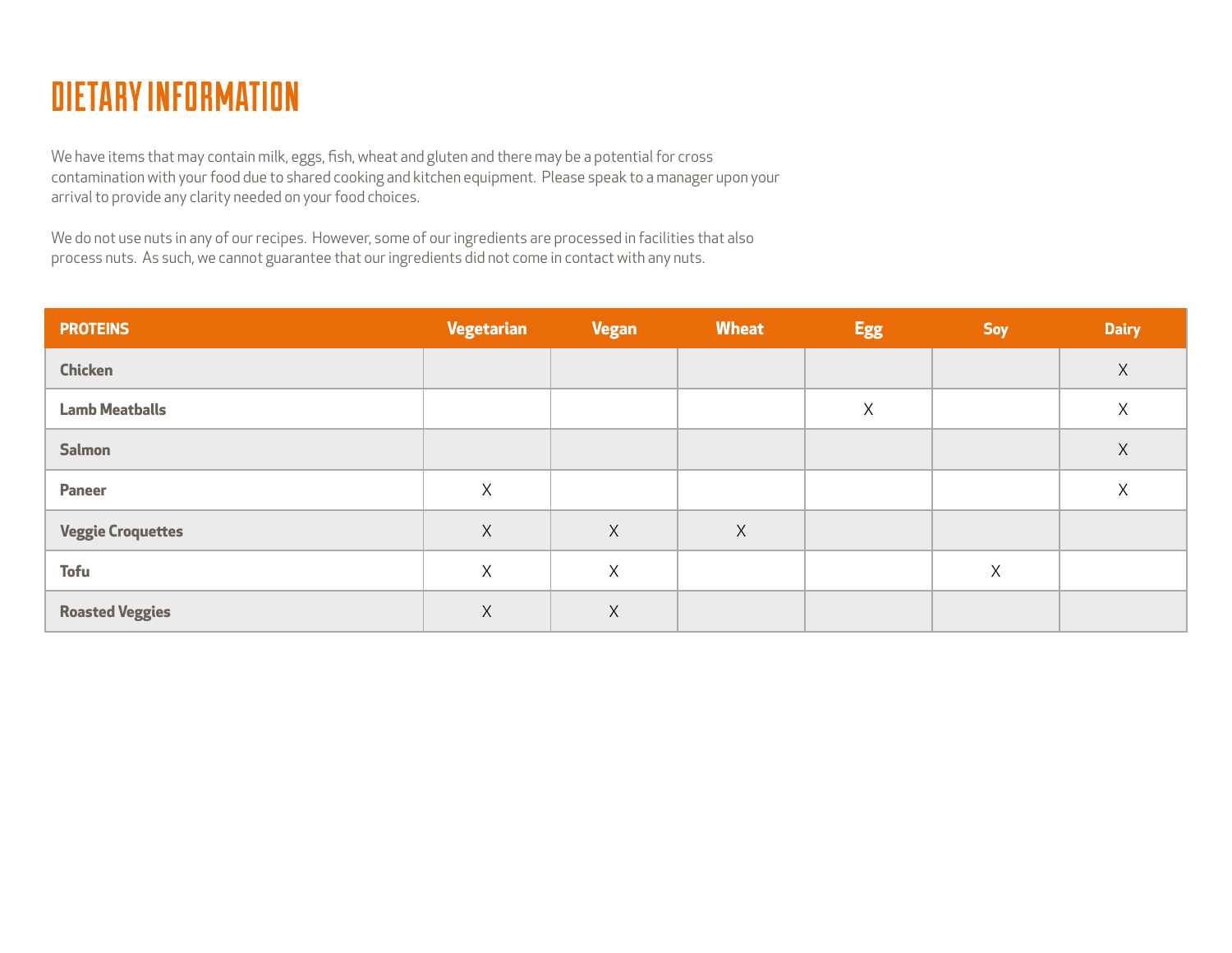## DIETARY INFORMATION

| <b>SIDES</b>                              | Vegetarian   | <b>Vegan</b> | <b>Wheat</b> | <b>Egg</b> | <b>Soy</b> | <b>Dairy</b> |
|-------------------------------------------|--------------|--------------|--------------|------------|------------|--------------|
| Naan w/o toppings                         | $\mathsf{X}$ |              | X            | X          |            | X            |
| <b>Naan with toppings</b>                 | X            |              | X            | X          |            | X            |
| <b>Wheat Naan w/o toppings</b>            | X            | X            | X            |            |            |              |
| <b>Wheat Naan with toppings</b>           | $\times$     | X            | $\mathsf{X}$ |            |            |              |
| <b>White Basmati Rice</b>                 | X            | X            |              |            |            |              |
| <b>Brown Basmati Rice</b>                 | X            | X            |              |            |            |              |
| <b>White Basmati Rice 1/2 portion</b>     | X            | X            |              |            |            |              |
| <b>Brown Basmati Rice 1/2 portion</b>     | $\mathsf{X}$ | X            |              |            |            |              |
| 1/2 Greens + 1/2 White Basmati Rice       | X            | X            |              |            |            |              |
| 1/2 Greens + 1/2 Brown Basmati Rice       | X            | X            |              |            |            |              |
| <b>Tikka Masala Sauce</b>                 | X            |              |              |            |            | X            |
| <b>Chickpea Masala</b>                    | $\mathsf{X}$ | X            |              |            |            |              |
| <b>Yellow Lentil Daal</b>                 | X            | X            |              |            |            |              |
| <b>Black Lentil Daal</b>                  | X            |              |              |            |            | X            |
| <b>Veggie Bhaji</b>                       | X            |              |              |            |            | X            |
| Tikka Masala Sauce 1/2 portion            | $\mathsf{X}$ |              |              |            |            | X            |
| <b>Chickpea Masala 1/2 portion</b>        | X            | X            |              |            |            |              |
| <b>Yellow Lentil Daal 1/2 portion</b>     | X            | X            |              |            |            |              |
| <b>Black Lentil Daal 1/2 portion</b>      | X            |              |              |            |            | X            |
| Choolaah Salad Plain w/o chips & dressing | $\mathsf{X}$ |              |              |            |            | $\mathsf{X}$ |
| <b>Choolaah Salad chips</b>               | X            | X            | X            |            |            |              |
| Side Salad w/o dressing                   | $\mathsf X$  | $\mathsf{X}$ |              |            |            |              |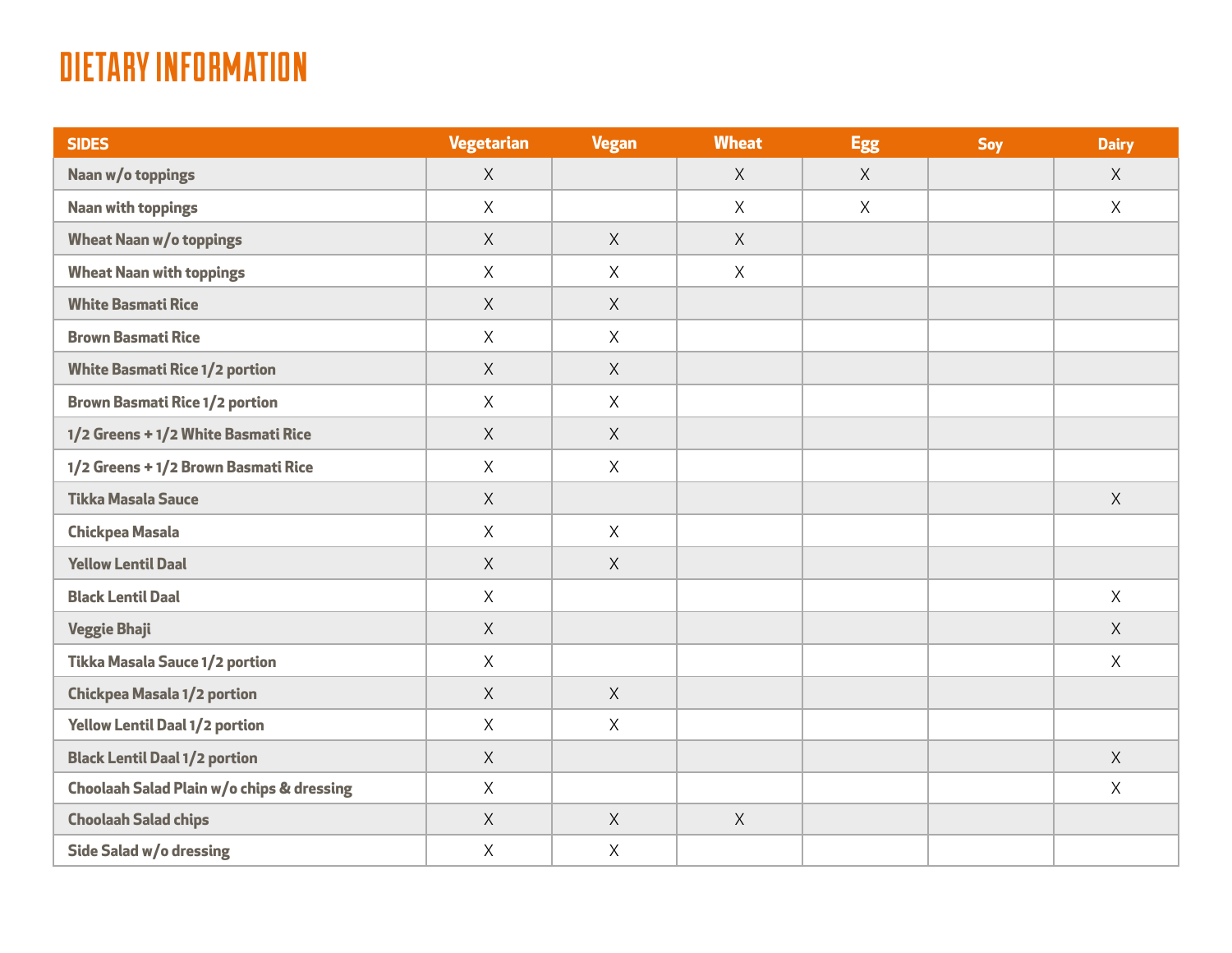### DIETARY INFORMATION

| <b>WRAPS</b>                      | Vegetarian | <b>Vegan</b> | <b>Wheat</b>      | <b>Egg</b>  | <b>Soy</b> | <b>Dairy</b> |
|-----------------------------------|------------|--------------|-------------------|-------------|------------|--------------|
| <b>Chicken</b>                    |            |              | $\checkmark$<br>∧ |             |            | X            |
| <b>Lamb Meatball</b>              |            |              |                   | $\vee$<br>⌒ |            | Χ            |
| <b>Paneer</b>                     | X          |              | Λ                 |             |            | X            |
| <b>Cauliflower &amp; Chickpea</b> | Χ          |              | ∧                 |             |            |              |

| <b>STREET SNACKS</b> | Vegetarian             | <b>Vegan</b> | <b>Wheat</b> | <b>Egg</b> | <b>Soy</b> | <b>Dairy</b> |
|----------------------|------------------------|--------------|--------------|------------|------------|--------------|
| <b>Samosa</b>        | $\sqrt{}$<br>$\lambda$ |              |              |            |            |              |
| <b>Samosa Chaat</b>  |                        |              |              |            |            |              |
| Pav Bhaji            | $\lambda$<br>$\lambda$ |              | ୵៶           |            | v<br>Λ     | $\vee$<br>⋏  |

| <b>DRINKS</b>                     | <b>Vegetarian</b> | <b>Vegan</b> | <b>Wheat</b> | <b>Egg</b> | <b>Soy</b> | <b>Dairy</b> |
|-----------------------------------|-------------------|--------------|--------------|------------|------------|--------------|
| <b>Mango Lassi</b>                | X                 |              |              |            |            | X            |
| <b>Mango Lemonade Small</b>       | X                 | Χ            |              |            |            |              |
| <b>Mint Ginger Lemonade Small</b> | X                 | Χ            |              |            |            |              |
| <b>Mango Lemonade Large</b>       | X                 | Χ            |              |            |            |              |
| <b>Mint Ginger Lemonade Large</b> | X                 | Χ            |              |            |            |              |
| <b>Choolaah Chai</b>              | X                 |              |              |            |            | X            |
| <b>Kids Apple Juice</b>           | X                 | Χ            |              |            |            |              |
| <b>Kids Chocolate Milk</b>        | X                 |              |              |            |            | Χ            |